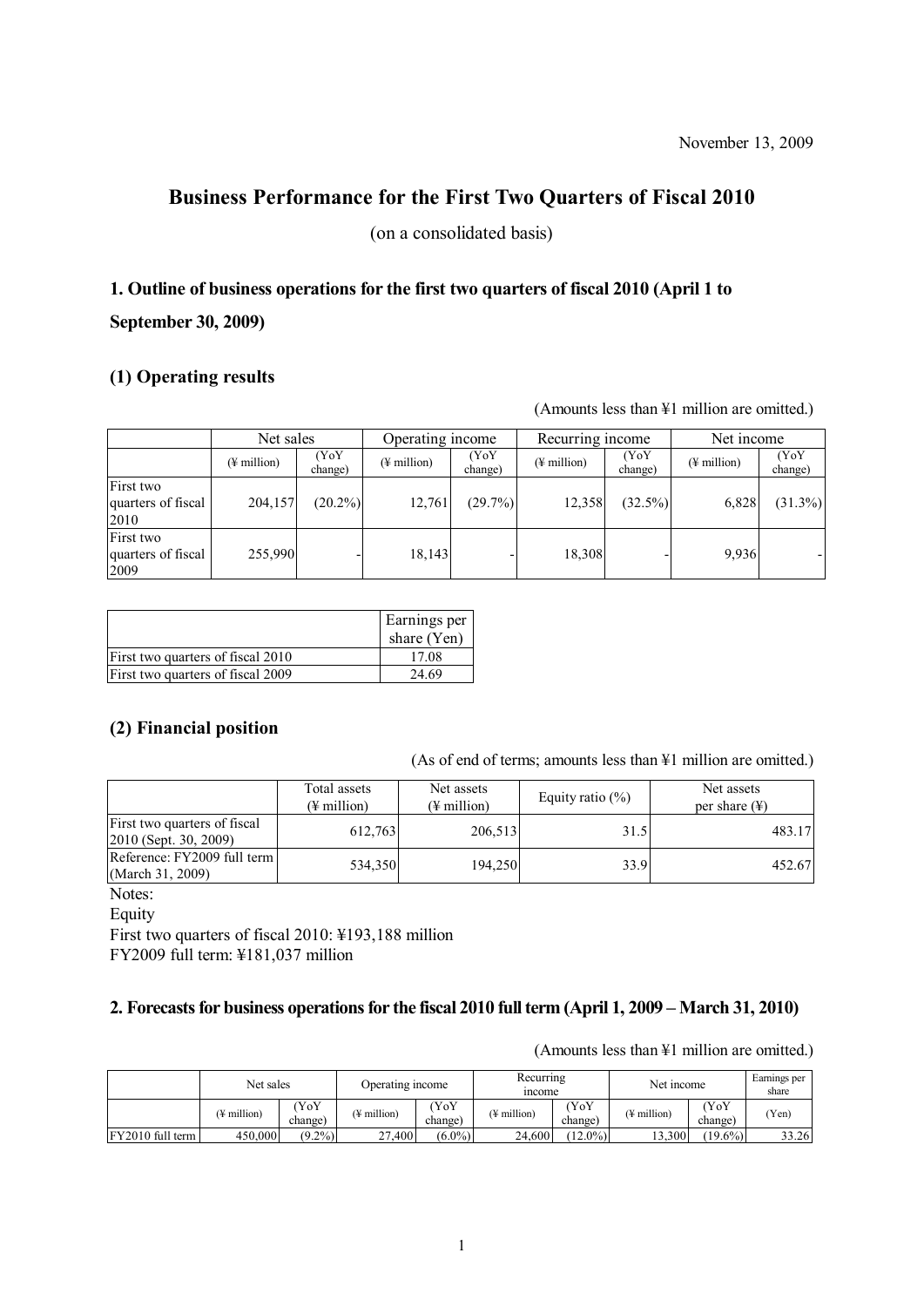## **3. Business Performance and Financial Results (consolidated basis) Business performance for the first two quarters of fiscal 2010**

During the first two quarters (April 1 to September 30, 2009) of fiscal 2010, the Japanese economy showed signs of a bottoming-out, primarily due to increased consumer spending, and thanks to the implementation of economic stimulus packages in the world's leading economies, including Japan's, and a recovery in demand which pushed up capacity utilization rates in leading industries, owing largely to growth in exports to China and other markets. However, the future direction of the economy remained unclear, as manufacturers continued to curb capital investment and concerns over high unemployment persisted.

In the Company's main user industries – the steel, non-ferrous metals, automotive, and semiconductor industries – inventory adjustments ran their course and production recovered against the backdrop of an increase in exports, mainly of LCDs and steel products to China and other East Asian countries. The increase in demand, as a whole, however, was still insufficient to realize a full-scale recovery.

Amid these circumstances, the Group made concerted efforts to further reduce costs and recover profitability. These efforts were insufficient to offset the adverse effects of weak demand. Consequently, the Group posted the following business results on a consolidated basis for the reporting first two quarters: sales of ¥204,157 million (down 20.2% year-on-year), operating income of ¥12,761 million (down 29.7%), recurring income of ¥12,358 million (down 32.5%), and net income of ¥6,828 million (down 31.3%). Both revenues and earnings declined year-on-year.

#### **Breakdown of business performance by operational segment**

#### *Gas Business*

In the Gas Business, we experienced a resurgence in demand from Japanese companies exporting LCD panels and steel products to the Chinese and other East Asian markets. We also saw some encouraging signs of a recovery in demand from our users, primarily chemical companies, automakers, and steelmakers. Even so, a full-scale recovery has yet to occur, with sales volumes of our mainline products of oxygen, nitrogen, and argon as well as specialty gases staying below the levels of the corresponding six-month period of the previous fiscal

2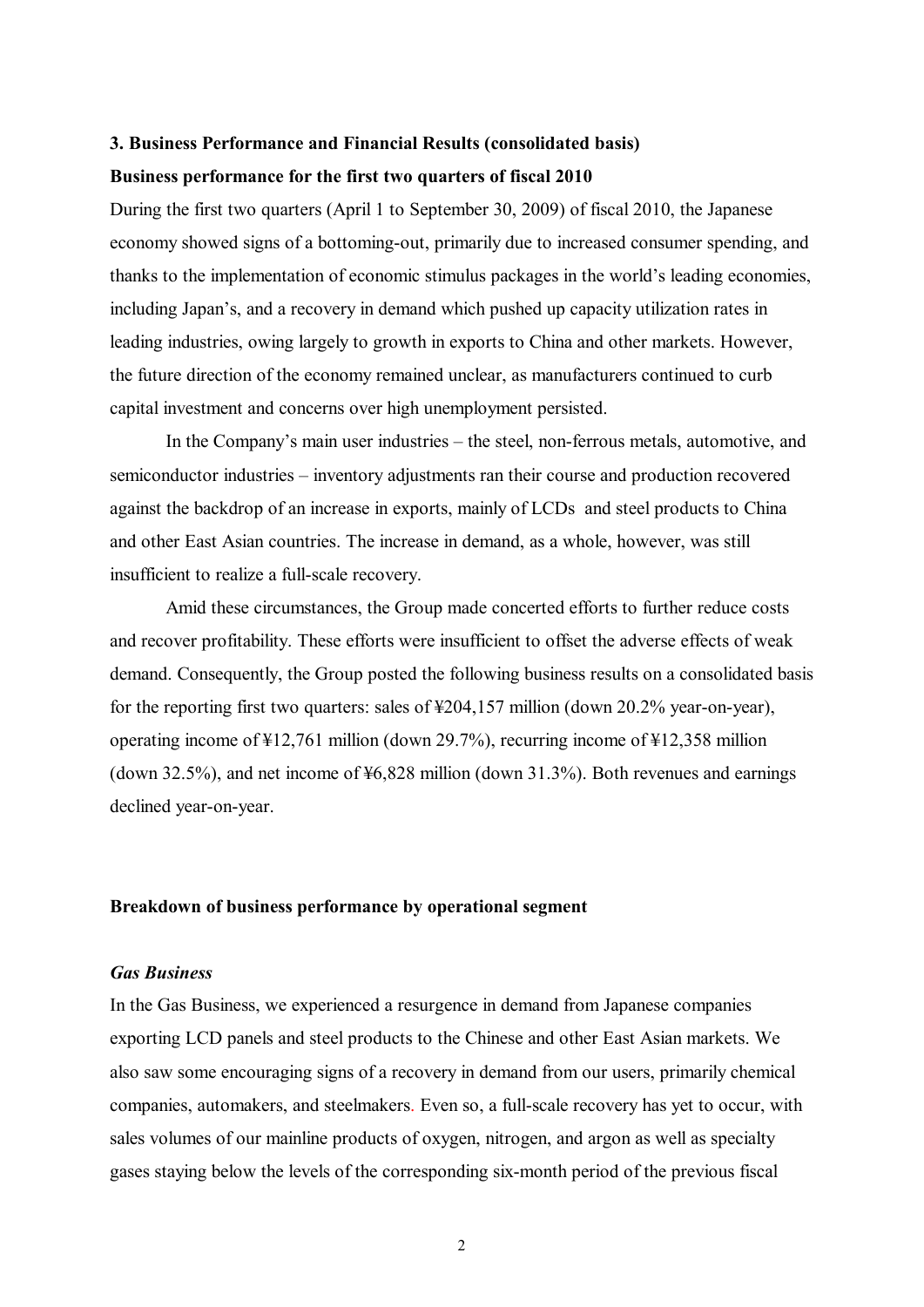year. Overseas, meanwhile, demand for gases in America remained weak, and the effects of the yen's appreciation against the dollar compounded this factor, pushing sales down sharply on a year-on-year comparison.

As a result, sales of the Gas Business declined by 18.5% year-on-year, to ¥142,603 million, while operating income fell 31.5% to ¥9,608 million.

#### *Machinery & Equipment Business*

Demand remained weak overall in response to reductions in or postponements of capital investment in our main customer industries, which led to a decline in demand for electronicsrelated equipment, (including installation), and air separation plants. Consequently, sales revenues were down sharply from the previous first two-quarter period.

Sales of the Machinery & Equipment Business posted a year-on-year drop of 27.1% to ¥51,395 million, while operating income was down by 40.4% at ¥2,999 million.

#### *Housewares Business and Others*

In the Housewares Business, sales of our popular portable mug and other mainline products held firm, but other businesses generally suffered from a decline in demand, causing overall sales to fall by 2.7% from the level of the previous first-half period, to ¥10,159 million, while operating income came to ¥2,182 million, up 30.7% year-on-year.

## **Breakdown of business performance by geographical segment**

#### *Japan*

In the Gas Business, the start of a recovery in demand was seen from our user industries of chemicals, electronics, and steel, but demand remained sluggish in the shipbuilding, metal processing, and construction industries. In the Machinery & Equipment Business, total segment sales fell below the previous year's level due to a decline in demand for large-scale projects. In the Housewares Business, shipments of portable mugs and similar products continued to be brisk.

Sales in Japan were down 20.9% year-on-year, at ¥158,350 million, while operating income was down 22.4% at ¥10,773 million.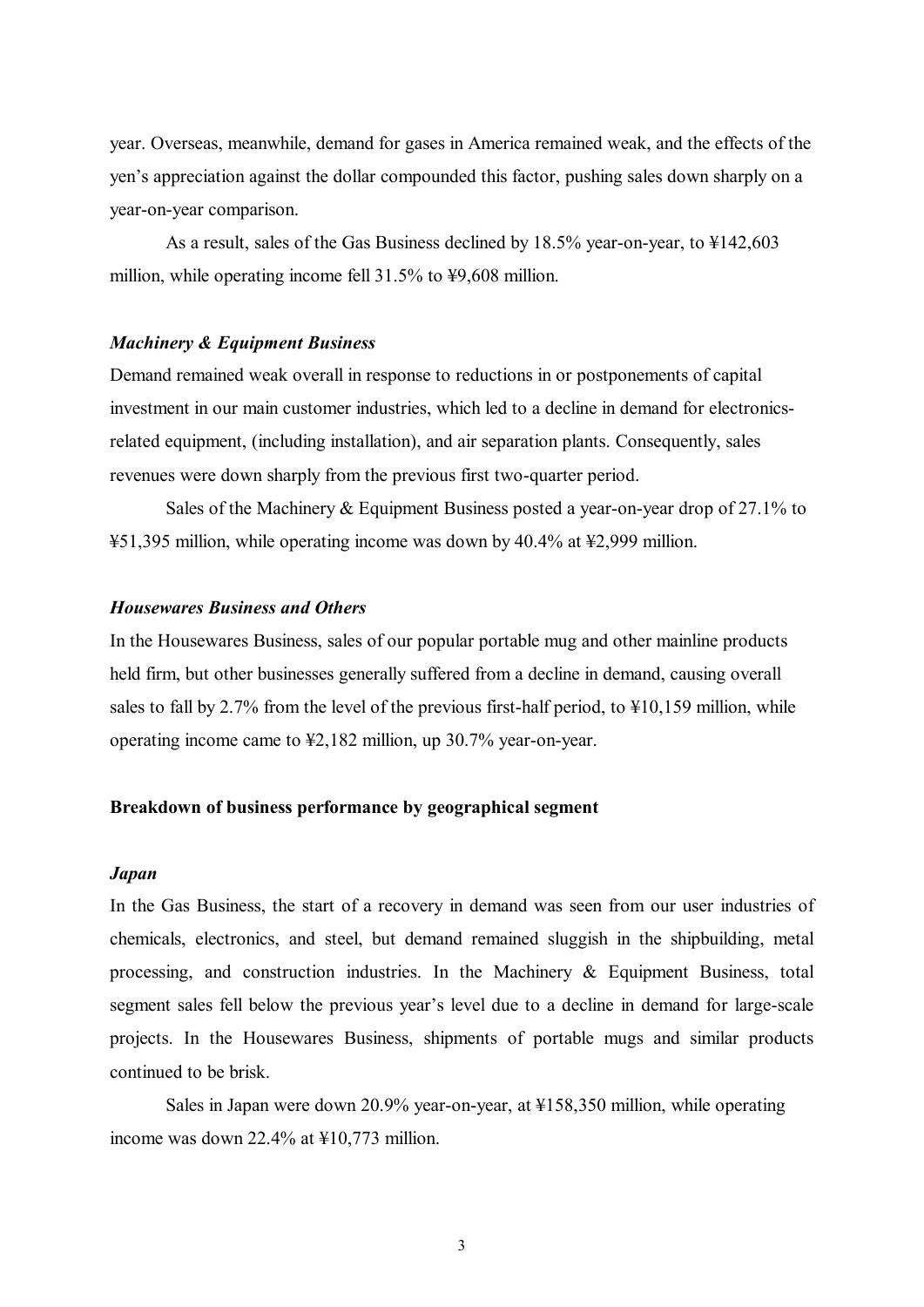#### *North America*

The ongoing economic downturn caused demand to remain weak in both the Gas and Machinery & Equipment Businesses, causing sales of oxygen, nitrogen, and argon to post year-on-year declines in North America. A sharp fall in sales of specialty gases to the electronics industry was also recorded. Sales posted on a yen basis also resulted in a large year-on-year decline, due partly to the yen's appreciation against the dollar. Consequently, sales decreased 13.9% year-on-year to ¥35,920 million, while operating income fell sharply by 61.7% to ¥1,817 million.

#### *Other Regions*

In Southeast Asia, sales in our mainstay Gas Business posted a year-on-year decline for the six-month period. Growth in demand as a result of the beginnings of an economic recovery was insufficient to fully offset a substantial decline in sales to our major users in Taiwan – semiconductor and LCD manufacturers. Sales on a Japanese-currency basis declined year-onyear, which is attributable in part to the yen's appreciation.

Total sales for Other Regions amounted to ¥9,887 million for a year-on-year decrease of 29.3%, while operating income was down 23.0% at ¥886 million.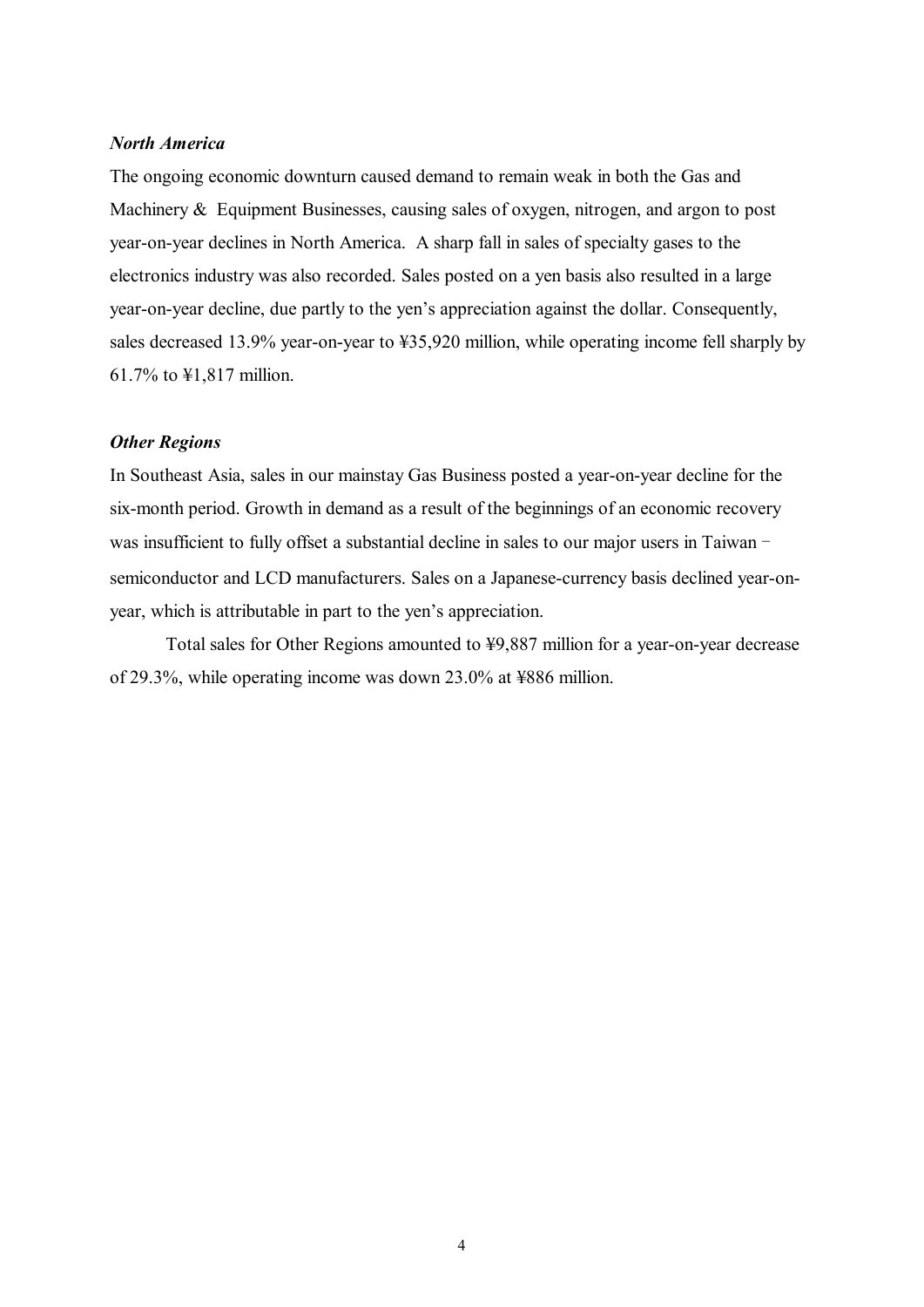## **4. Results by operating segment**

## First two quarters of fiscal 2010 (April 1 to September 30, 2009)

|                                                                |                        |                                                  |                                      |         |                              | (Millions of yen) |
|----------------------------------------------------------------|------------------------|--------------------------------------------------|--------------------------------------|---------|------------------------------|-------------------|
|                                                                | Gas<br><b>Business</b> | Machinery<br>and<br>Equipment<br><b>Business</b> | Housewares<br>Business and<br>Others | Total   | Eliminations or<br>Corporate | Consolidated      |
| Sales<br>(1) Sales to external<br>customers                    | 142,603                | 51,395                                           | 10,159                               | 204,157 |                              | 204,157           |
| (2) Sales from inter-<br>segment transactions and<br>transfers |                        | 5,028                                            | 17                                   | 5,049   | (5,049)                      |                   |
| Total                                                          | 142,607                | 56,423                                           | 10,176                               | 209,207 | (5,049)                      | 204,157           |
| Operating income                                               | 9,608                  | 2,999                                            | 2,182                                | 14,790  | (2,028)                      | 12,761            |

First two quarters of fiscal 2009 (April 1 to September 30, 2008)

(Millions of yen)

|                                       | Gas<br><b>Business</b> | Machinery<br>and<br>Equipment<br><b>Business</b> | Housewares<br>Business and<br>Others | Total   | Eliminations or<br>Corporate | Consolidated |
|---------------------------------------|------------------------|--------------------------------------------------|--------------------------------------|---------|------------------------------|--------------|
| <b>Sales</b>                          |                        |                                                  |                                      |         |                              |              |
| $(1)$ Sales to external<br>customers  | 175,019                | 70,535                                           | 10,436                               | 255,990 |                              | 255,990      |
| $(2)$ Sales from inter-               |                        |                                                  |                                      |         |                              |              |
| segment transactions and<br>transfers | 11                     | 9,910                                            | 41                                   | 9.963   | (9,963)                      |              |
| Total                                 | 175,031                | 80,445                                           | 10,477                               | 265,954 | (9,963)                      | 255,990      |
|                                       |                        |                                                  |                                      |         |                              |              |
| Operating income                      | 14,028                 | 5,034                                            | 1,670                                | 20,733  | (2, 589)                     | 18,143       |

Notes

1. Segmentation method

Products (whether developed and/or made in-house or by other companies [i.e. bought-in merchandise]) are allocated to one of the three segments of the Gas Business, the Machinery and Equipment Business, and the Housewares Business and Others.

2. The principal products and services included in the three segments are shown in the table below.

| Business segment    | Main products                                                           |
|---------------------|-------------------------------------------------------------------------|
|                     | Oxygen, nitrogen, argon, carbon dioxide, helium, rare gases such as     |
|                     | xenon and neon, hydrogen, medical gases(oxygen, dinitrogen              |
| <b>Gas Business</b> | monoxide), specialty gases (semiconductor materials gases, standard     |
|                     | reference gas), dissolved acetylene, liquid petroleum gas (LPG), other  |
|                     | gases, stable isotopes, equipment lease                                 |
|                     | Cutting and welding equipment, welding materials, cylinders,            |
|                     | semiconductor related engineering/equipment, semiconductor              |
|                     | manufacturing equipment, medical equipment, air separation plants       |
| Machinery and       | (oxygen, nitrogen, argon, rare gases), cryogenic air separation plants, |
| Equipment Business  | ultra-low-temperature equipment, high-vacuum equipment, pressure        |
|                     | swing adsorption (PSA) gas generators, hydrogen generators, gas         |
|                     | compressors, gas expanders, liquefied gas storage/pumps, vacuum         |
|                     | brazing, atomic power/space development equipment and other related     |
|                     | equipment                                                               |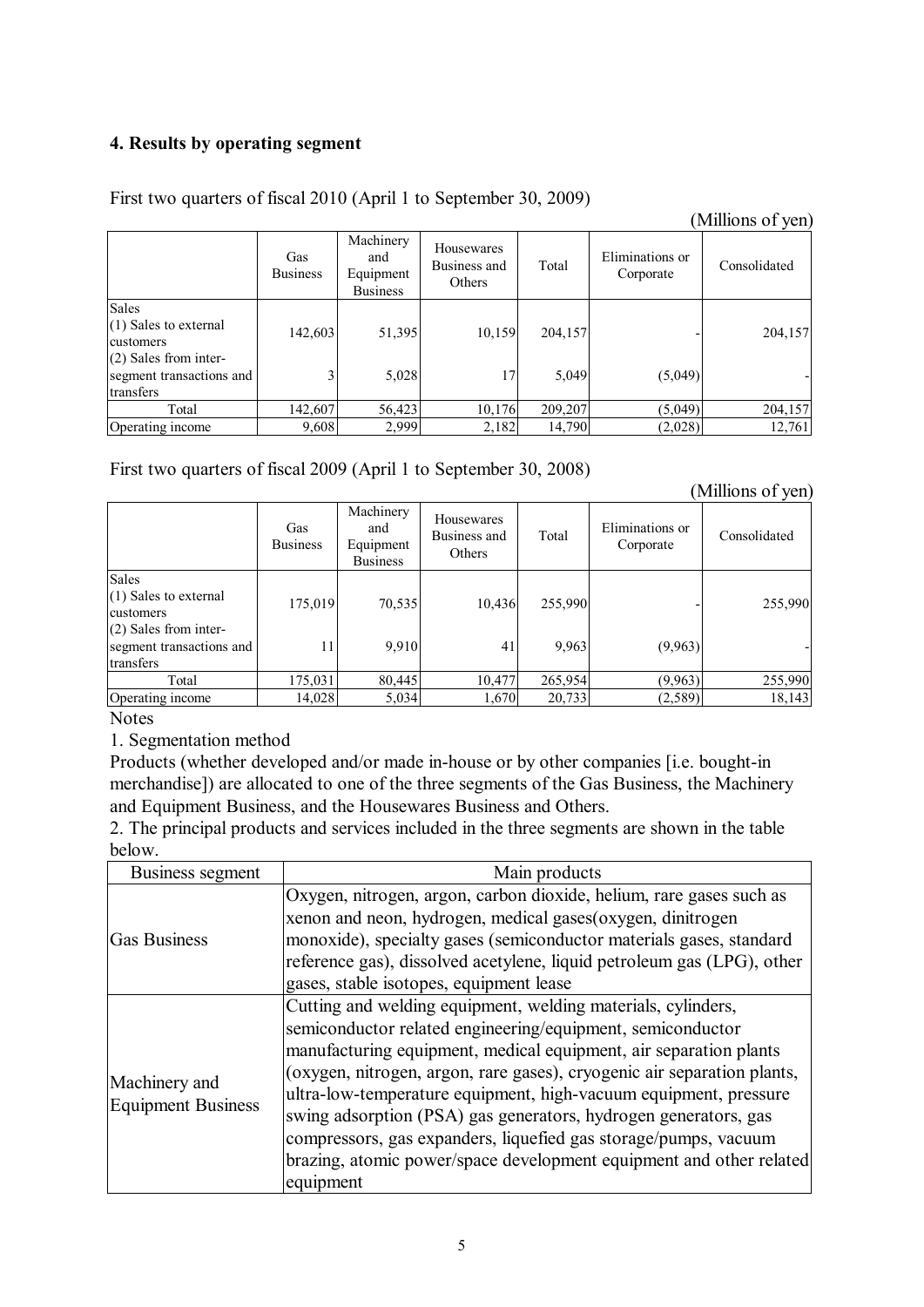|            | Stainless steel vacuum bottles (household, laboratory), vacuum                             |
|------------|--------------------------------------------------------------------------------------------|
|            | Housewares Business   thermal insulation cooking pots, assembly, processing and inspection |
| and Others | of electronic components, maintenance of facilities, other outsourced                      |
|            | business                                                                                   |

## 3. Changes in accounting standards

Previous term: Changes applicable with effect from the first quarter of fiscal 2009

## Accounting standards for valuation of inventory assets

From the first quarter of the previous term, the Company applied the "Accounting Standards for Measurement of Inventories" (Accounting Standards Board of Japan (ASBJ) Statement No. 9 on July 5, 2006). The changes in the accounting standards have no material effect on the income statement.

## Unification of accounting policies applied to foreign subsidiaries

From the first quarter of the previous term, the Company applied the "Practical Solution on Unification of Accounting Policies Applied to Foreign Subsidiaries for Consolidated Financial Statements" (ASBJ Practical Issues Task Force No. 18 on May 17, 2006). As a result, operating income for the Gas Business for the first two quarters of the previous term decreased by ¥715 million.

## Application of accounting standards for lease transactions

From the first quarter of the previous term, the Company applied the Accounting Standard for Lease Transactions (ASBJ Statement No. 13 (June 17, 1993 (Business Accounting Council, First Subcommittee) revised March 30, 2007) and the Implementation Guidance on the Accounting Standard for Lease Transactions (ASBJ Guidance No. 16 (January 18, 1994 (Japanese Institute of Certified Public Accountants, Accounting System Committee) revised March 30, 2007). The changes in the accounting standards have no material effect on the income statement.

Reporting term: Changes applicable with effect from the first quarter of fiscal 2010 Changes in accounting standards for recognition of construction revenues and cost of completed work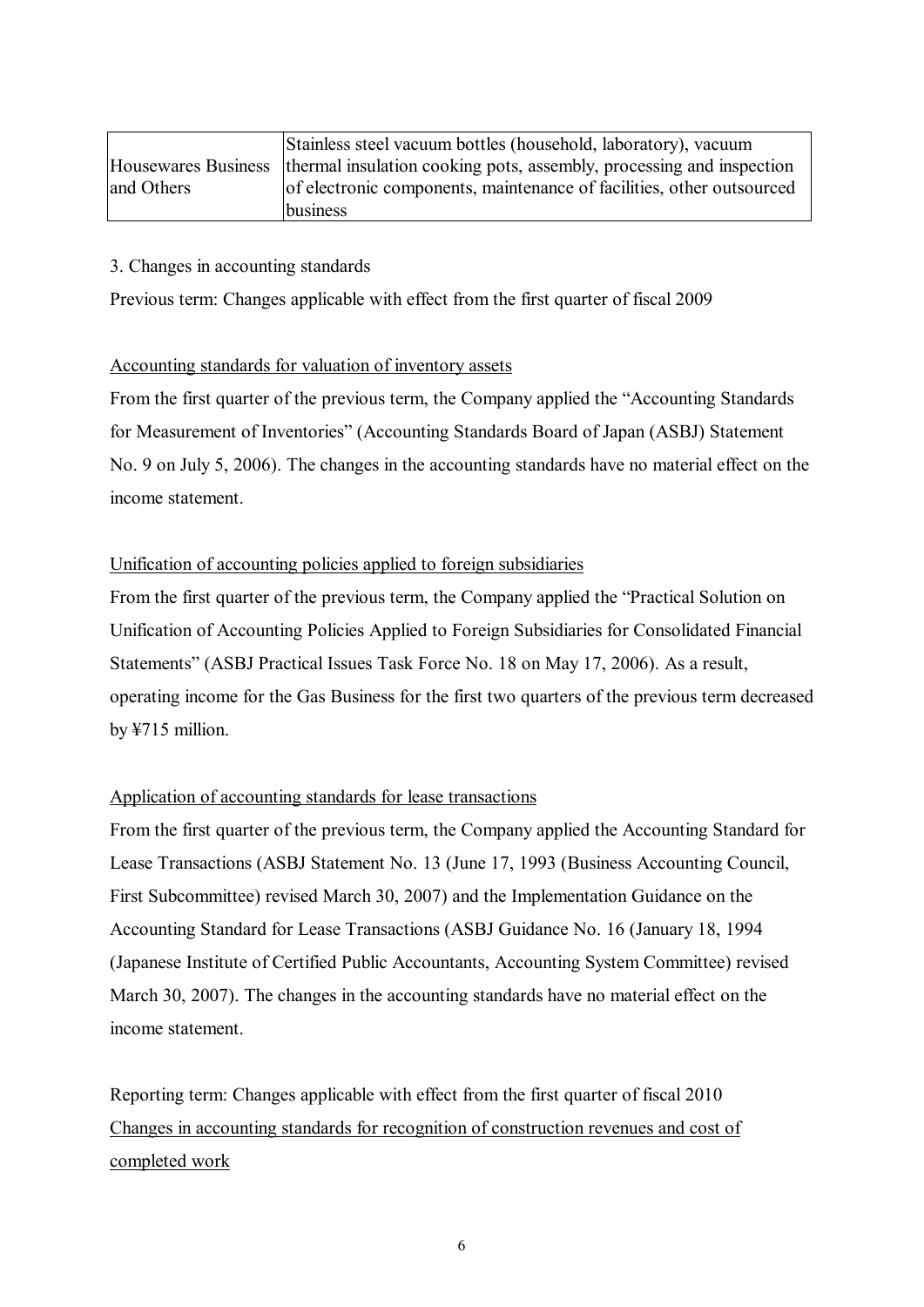With regard to accounting standards employed for the recognition of revenues resulting from construction work undertaken for customers using the completed-contract method, we previously recognized the total lump-sum amount of the completed contract values at completion, excepting for contracts with a contract amount of ¥1billion or larger and a work period of longer than one year to which the percentage-of-completion method was applied. However, with effect from the first quarter of the current term, the Accounting Standards for Construction Contracts (ASBJ Statement No. 15, issued on December 27, 2007) and the Guidance on Application of Accounting Standards for Construction Contracts (ASBJ Guidance No. 18, issued on December 27, 2007) have been applied to construction contracts. The percentage-of-completion method is applied to construction contracts meeting the following criteria: construction had started within the first quarter of the current term (except for short-period work); and the percentage of construction already completed by the end of the reporting second quarter can be estimated fairly reliably. (The estimation is based on the proportion of direct costs incurred for each work phase as compared with the estimated total cost for the entire contract.) Other than the above-mentioned construction contracts, the completed-contract method has been applied. This change has no effect on sales revenues or operating income.

- 4. Additional information
- Previous term (first two quarters of fiscal 2009)
- Changes in useful life of machinery and equipment

Effective from the first quarter of the previous term, the Company and its consolidated subsidiaries in Japan have changed their accounting policy for the depreciation of machinery and equipment in line with amendments to the Income Tax Law effective from fiscal 2009.

Accordingly, the useful life of machinery and equipment has been changed to more effectively reflect the actual useful lives.

As a result, operating income for the first two quarters of the previous term decreased by ¥1,102 million for the Gas Business, ¥25 million for the Machinery and Equipment Business, and ¥7 million for the Housewares Business and Others compared with the amounts calculated under the previous standards.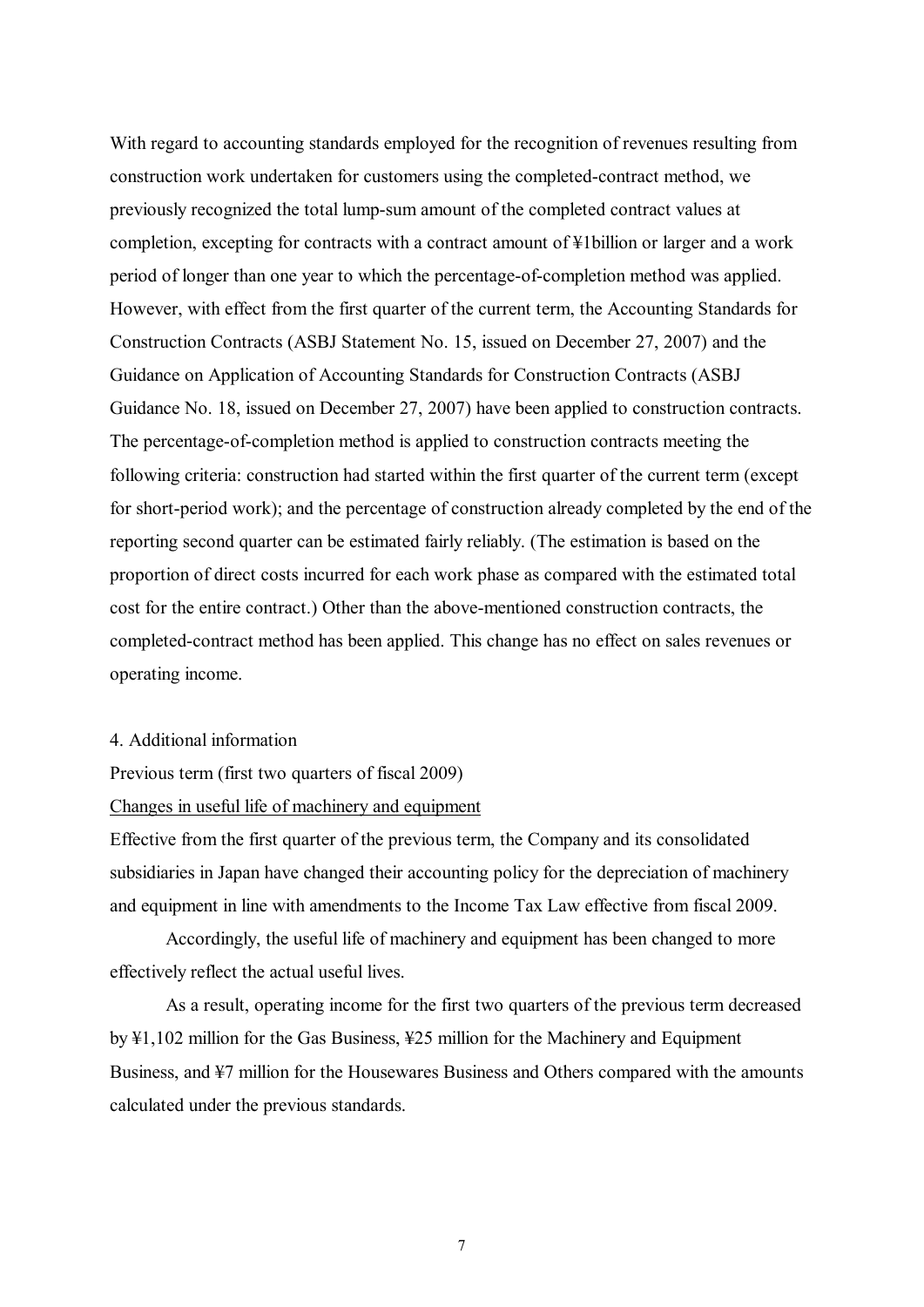## **5. Results by geographical segment**

# First two quarters of fiscal 2010 (April 1 to September 30, 2009)

|                                                 |         |                  |                 |         |                              | THILIOTIO OT YOU |
|-------------------------------------------------|---------|------------------|-----------------|---------|------------------------------|------------------|
|                                                 | Japan   | North<br>America | Other countries | Total   | Eliminations or<br>Corporate | Consolidated     |
| Sales<br>(1) Sales to external<br>customers     | 158,350 | 35,920           | 9,887           | 204,157 |                              | 204,157          |
| $(2)$ Sales from inter-<br>segment transactions | 1,348   | 1,616            | 2,000           | 4,964   | (4,964)                      |                  |
| Total                                           | 159,698 | 37,536           | 1,887           | 209,122 | (4,964)                      | 204,157          |
| Operating income                                | 10,773  | 1,817            | 886             | 13,477  | (715)                        | 12,761           |

(Millions of yen)

## First two quarters of fiscal 2009 (April 1 to September 30, 2008)

|                                                 |         |                  |                 |         |                              | (Millions of yen) |
|-------------------------------------------------|---------|------------------|-----------------|---------|------------------------------|-------------------|
|                                                 | Japan   | North<br>America | Other countries | Total   | Eliminations or<br>Corporate | Consolidated      |
| <b>Sales</b>                                    |         |                  |                 |         |                              |                   |
| $(1)$ Sales to external<br>customers            | 200,280 | 41,715           | 13.994          | 255,990 |                              | 255,990           |
| $(2)$ Sales from inter-<br>segment transactions | 3,949   | 5,749            | 1,870           | 11,569  | (11, 569)                    |                   |
| Total                                           | 204,229 | 47,465           | 15,864          | 267,559 | (11, 569)                    | 255,990           |
| Operating income                                | 13,884  | 4,746            | 1,151           | 19,781  | (1,637)                      | 18,143            |
|                                                 |         |                  |                 |         |                              |                   |

**Notes** 

1. Principal countries in the North America and Other Countries segments are as follows:

(1) North America: The United States of America

(2) Other countries: Singapore, Malaysia, Philippines, China, Taiwan etc.

## 2. Changes in Accounting Standards

Previous term: Changes applicable with effect from the first quarter of fiscal 2009

## Accounting standards for valuation of inventory assets

From the first quarter of the previous term, the Company applied the "Accounting Standards for Measurement of Inventories" (Accounting Standards Board of Japan (ASBJ) Statement No. 9 on July 5, 2006). The changes in the accounting standards have no material effect on the income statement.

## Unification of accounting policies applied to foreign subsidiaries

From the first quarter of the previous term, the Company applied the "Practical Solution on Unification of Accounting Policies Applied to Foreign Subsidiaries for Consolidated Financial Statements" (ASBJ Practical Issues Task Force No. 18 on May 17, 2006). As a result, operating income from business operations in North America for the first two quarters of the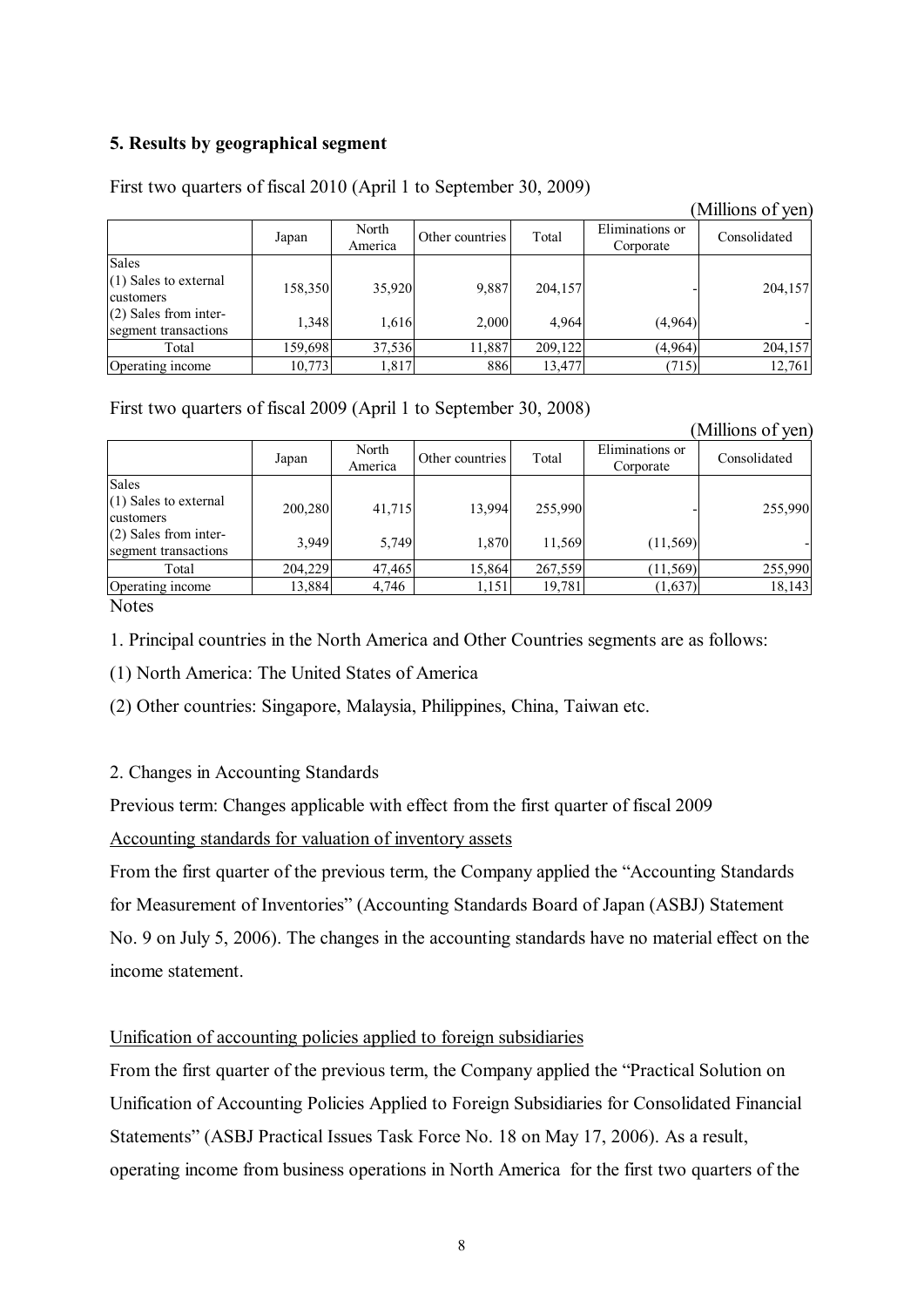previous term decreased by ¥715 million compared with the amounts calculated under the previous standards.

#### Application of accounting standards for lease transactions

From the first quarter of the previous term, the Company applied the Accounting Standard for Lease Transactions (ASBJ Statement No. 13 (June 17, 1993 (Business Accounting Council, First Subcommittee) revised March 30, 2007) and the Implementation Guidance on the Accounting Standard for Lease Transactions (ASBJ Guidance No. 16 (January 18, 1994 (Japanese Institute of Certified Public Accountants, Accounting System Committee) revised March 30, 2007). The changes in the accounting standards have no material effect on the income statement.

# Reporting term: Changes applicable with effect from the first quarter of fiscal 2010 Changes in accounting standards for recognition of construction revenues and cost of completed work

With regard to accounting standards employed for the recognition of revenues resulting from construction work undertaken for customers using the completed-contract method, we previously recognized the total lump-sum amount of the completed contract values at completion, excepting for contracts with a contract amount of  $\frac{1}{2}1$  billion or larger and a work period of longer than one year to which the percentage-of-completion method was applied. However, with effect from the first quarter of the current term, the Accounting Standards for Construction Contracts (ASBJ Statement No. 15, issued on December 27, 2007) and the Guidance on Application of Accounting Standards for Construction Contracts (ASBJ Guidance No. 18, issued on December 27, 2007) have been applied to construction contracts. The percentage-of-completion method is applied to construction contracts meeting the following criteria: construction had started within the first quarter of the current term (except for short-period work); and the percentage of construction already completed by the end of the reporting second quarter can be estimated fairly reliably. (The estimation is based on the proportion of direct costs incurred for each work phase as compared with the estimated total cost for the entire contract.) Other than the above-mentioned construction contracts, the completed-contract method has been applied. This change has no effect on sales revenues or operating income.